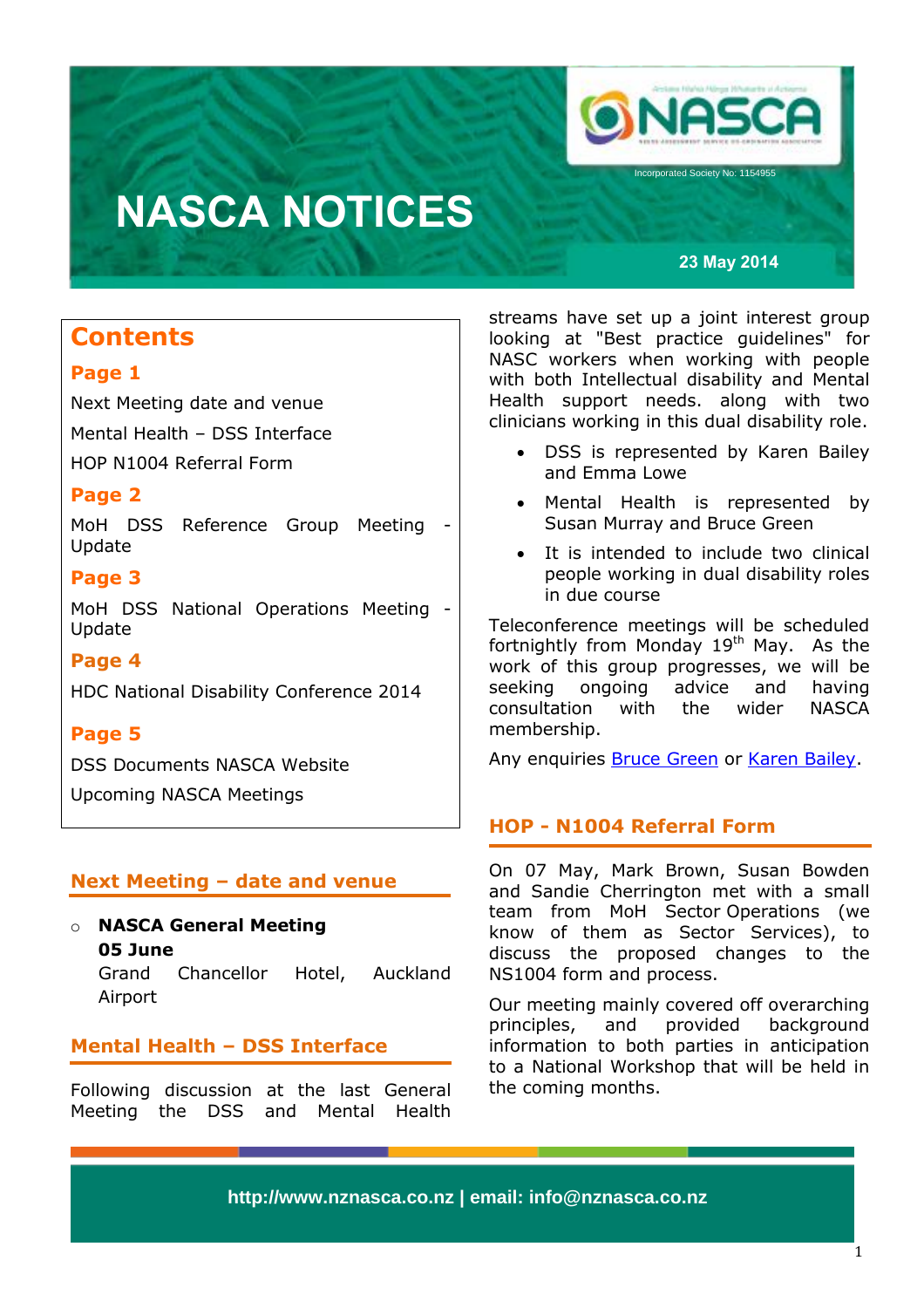

**23 May 2014**

We were well received by the Ministry and Sector Operations and we are optimistic that this will be the first of many opportunities for active engagement directly between NASCs and the MoH.

We have now arranged for someone from this team to attend the morning breakout time at the general meeting in Auckland on 05 June, to talk about some of the principles, processes etc that occur within NASCs and in relation to these changes and as a prelim to the proposed National Workshop.

Any queries [Sandie Cherrington,](mailto:sandie.cherrington@northlanddhb.org.nz) Susan [Bowden](mailto:susan.bowden@careco.org.nz) or [Mark Brown.](mailto:markb@lifeunlimited.net.nz)

## **MoH DSS NASCA Reference Group Meeting – 30 April 2014**

Matters discussed at the recent meeting included:

### **ASD Eligibility Clarification**

- the level of new enquiries and demand is less than feared at this stage
- steps outlined by the MoH on teleconferences including training workshops for NASCs and others, and an agreement between Mental Health and DSS are proceeding
- Further consideration will be given over the next few months to what an Advisory / Support role related to ASD or wider would look like

#### **Individualised Funding – Flexible Respite**

- MoH need to develop an implementation approach which manages expectations and financial risk – with consistent processes across NASCs.
- Mark Brown and Sonia Hawea attended a workshop with MOH to progress. Good progress was made.
- Moving to greater flexibility with Respite through IF is part of the move towards allocating budget or packages to clients to manage and apply in ways that best meet their needs. It was clear that for this flexibility to work well NASCs will need to achieve greater consistency in approaches to assessment and service coordination and use of tools such as the SPA guidelines.

#### **Review of NASC Service Specification**

• An initial meeting had been held with the NASCA Service Spec Group: Sonia Hawea, Maree Aphene, and Jane Pembroke (replaced now by Ange Te Whaiti). MoH will commence further steps shortly.

#### **Review and Reassessment Project**

• Project by Carol MacDonald underway

#### **E-Filing Project**

• Project by Rachel Brunel complete questions are being responded to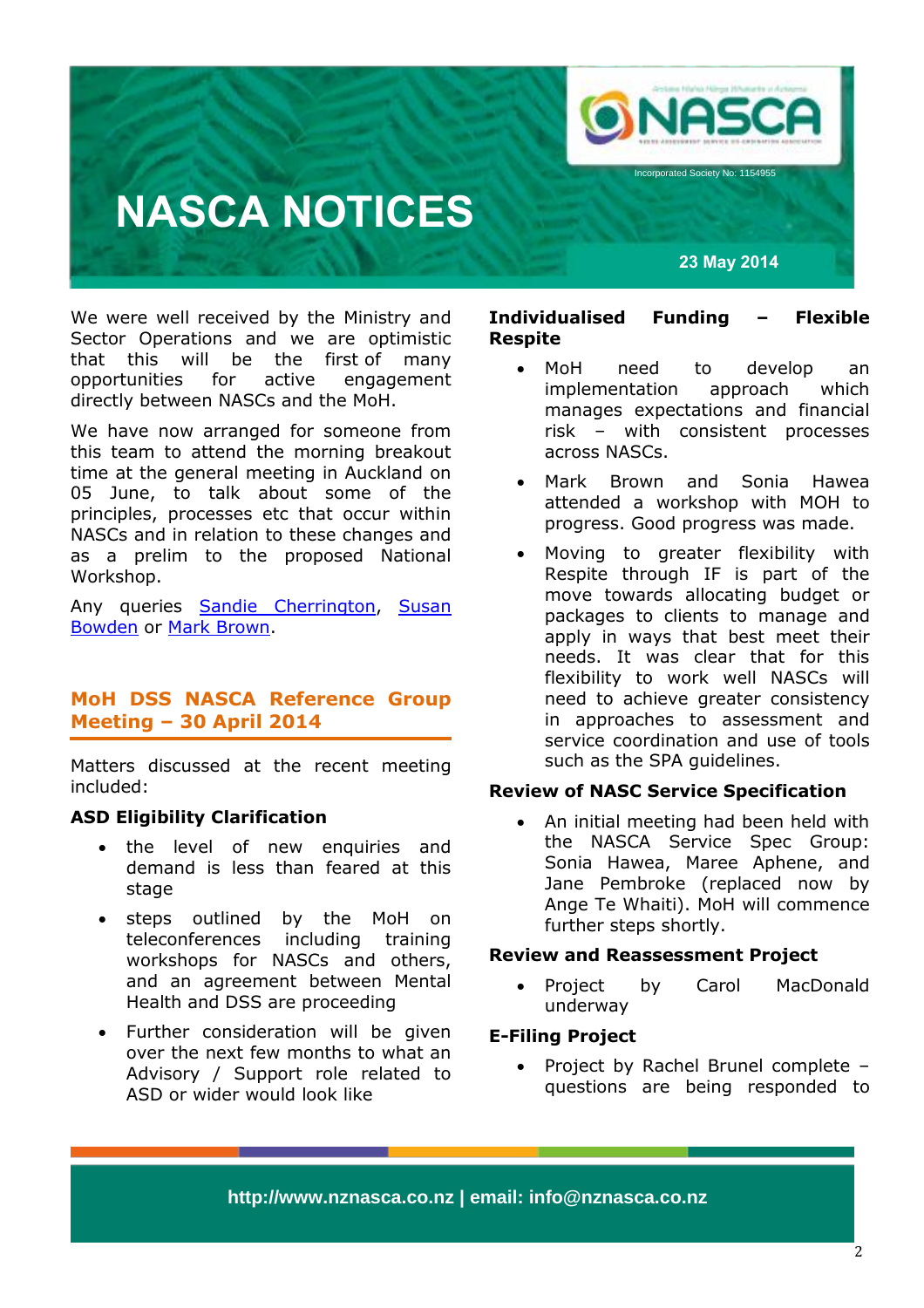

**23 May 2014**

and revised version of E-filing Standards will be issued shortly.

#### **National Behaviour Support Service**

• Refer to presentations under the National Operations Meeting below

#### **Funded Family Care**

- Now around 100 people nationally on FFC. Discussion regarding how policy and process is going.
- Need to keep Socrates accurate and up to date.
- NASCs need to complete the 'exceptions' spreadsheet re support being provided by employed family carers through IF or HBSS. Just gather the data at this point.

#### **New Model and Enabling Good Lives**

- IF and EIF are being progressively rolled out
- EGL and Navigation role is very similar to LAC
- Update on Christchurch EGL

#### **Socrates Client Demographic Report**

 A draft snapshot report was discussed. Intended that document will be made available as a resource in the next couple of months

### **MoH DSS National Operations Meeting – 15 May 2014**

Information and presentations:

#### **Behaviour Support Services**

- Introduction to the new national service Gordon Sinclair, MOH [Behaviour Support Services](http://www.nznasca.co.nz/?wpdmdl=286)
- Overview by Donna Mitchell, HHL Group of the services to be provided by [Explore Services](http://www.nznasca.co.nz/?wpdmdl=287)

#### **Harmful Sexual Behaviour** –

• Presentation by Nicholas Hughes, STOP Adult Services [Harmful Sexual](http://www.nznasca.co.nz/?wpdmdl=285)  [Behaviour](http://www.nznasca.co.nz/?wpdmdl=285)

#### **Maori Disability Action Plan**

- Discussion by Inia Eruera, Senior Advisor Maori, MOH DSS [Whāia](http://www.nznasca.co.nz/?wpdmdl=282) Te Ao Marama - [Maori Disability Action](http://www.nznasca.co.nz/?wpdmdl=282)  [Plan](http://www.nznasca.co.nz/?wpdmdl=282)
- [Guiding Principles -](http://www.nznasca.co.nz/?wpdmdl=283) Maori Disabled [and their Whanau](http://www.nznasca.co.nz/?wpdmdl=283)

#### **Equipment and modifications for people with challenging behaviour.**

Newstuff Ltd is undertaking this work for the Ministry – they are processing mapping experts. They will be:

- Undertaking research and analysis into this area (including looking at international best practice.
- Preparing a report and a revised process (with process maps, forms and explanatory notes) to the Ministry.

The revised process will identify what, if any, changes and improvements are proposed to manage the provision of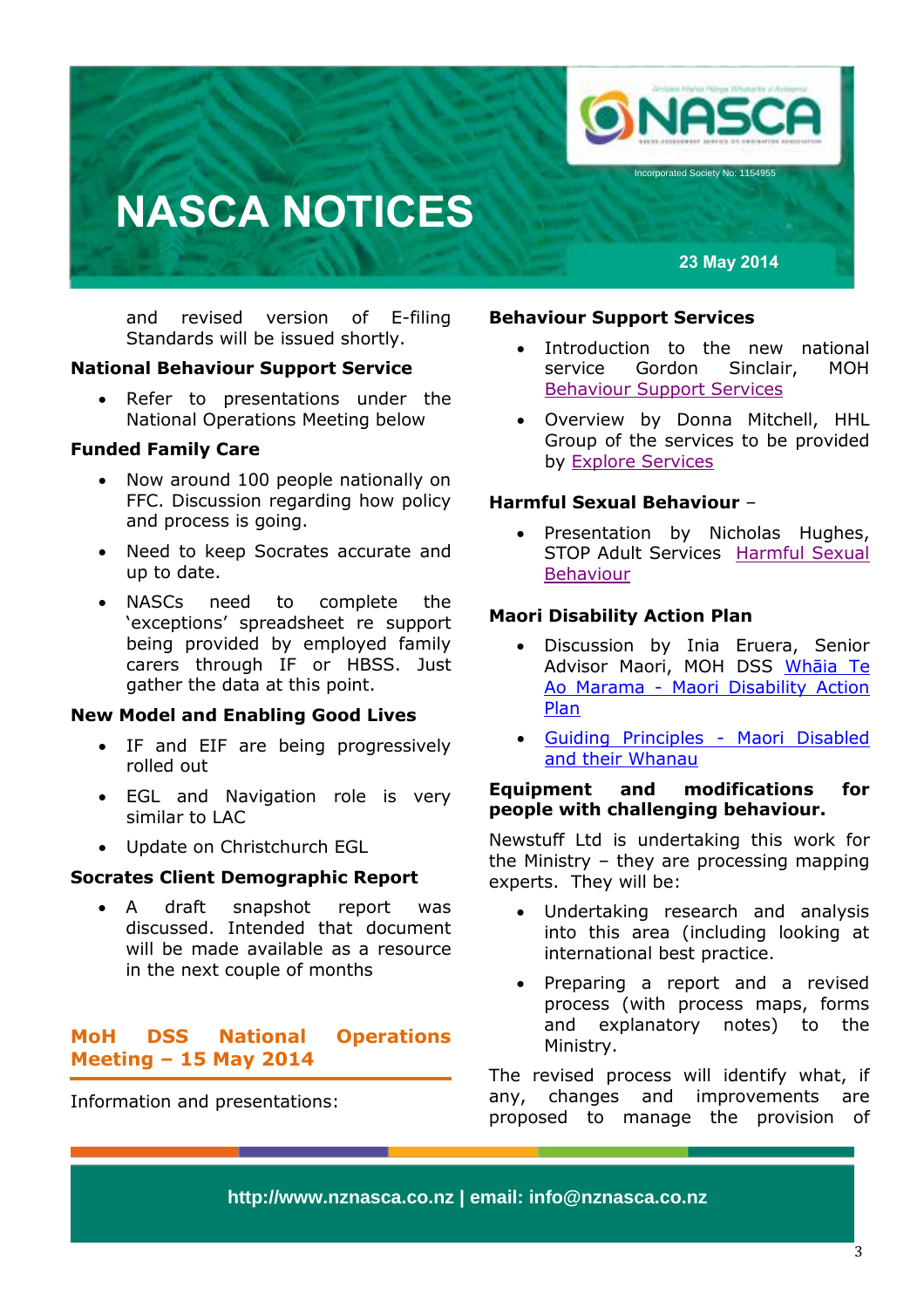

equipment and modifications for people with challenging behaviour.

Whilst we acknowledge that the current process is cumbersome and can be timeconsuming, we are committed to putting in place a system that involves input from a multi-disciplinary team.

Newstuff has arranged two workshops where participants will discuss the current process and issues and develop a new and improved process that will be considered, thoughtful, safe but most importantly, work well for everyone involved – disabled people and their families and whanau in particular.

[Karen Collings](mailto:karen.collings@accessability.org.nz) from AccessAbility Dunedin is the NASCA representative for these workshops.

#### **Review of Income and cash asset testing regime**

Currently requests by all adults over 16 years for housing modifications and the purchase of a vehicle are subject to an income and cash asset test. This means that in some circumstances, disabled people have to contribute fully or partly to these services. The current regime has not been reviewed since it was introduced almost 20 years ago, in 1996. The thresholds that apply (for example, the maximum contributions towards housing modifications is \$8,076 including GST, if the person is assessed as needing to contribute) are therefore rather outdated.

Sapere Research Group is undertaking this project and will report back to the Ministry

by the end of June. Any changes to the regime or the existing processes will have to be considered within current budget allocations for equipment and modification services.

### **HDC National Disability Conference**

This year's Health and Disability Commissioner's National Disability Conference will be on **02 July 2014** at Alexandra Park, in Auckland.

The theme of the conference is: **"How do we all raise the volume of the unheard voice?"** We are focusing on the rights of disabled people with high and complex needs who cannot easily speak up for themselves. We will be exploring how to encourage consumers, family members, friends, and advocates to speak up; learning about supported decision-making and advocacy; and sharing ideas about fostering disabled people's choice and control when accessing services. Keynote speakers include:

- Anthony Hill Health and Disability Commissioner
- Robyn Hunt Principal Consultant at AccEase and former Humans Rights Commissioner
- Rachel Noble CEO of Disabled People's Assembly NZ
- Clare Teague CEO of NZ Disability Support Network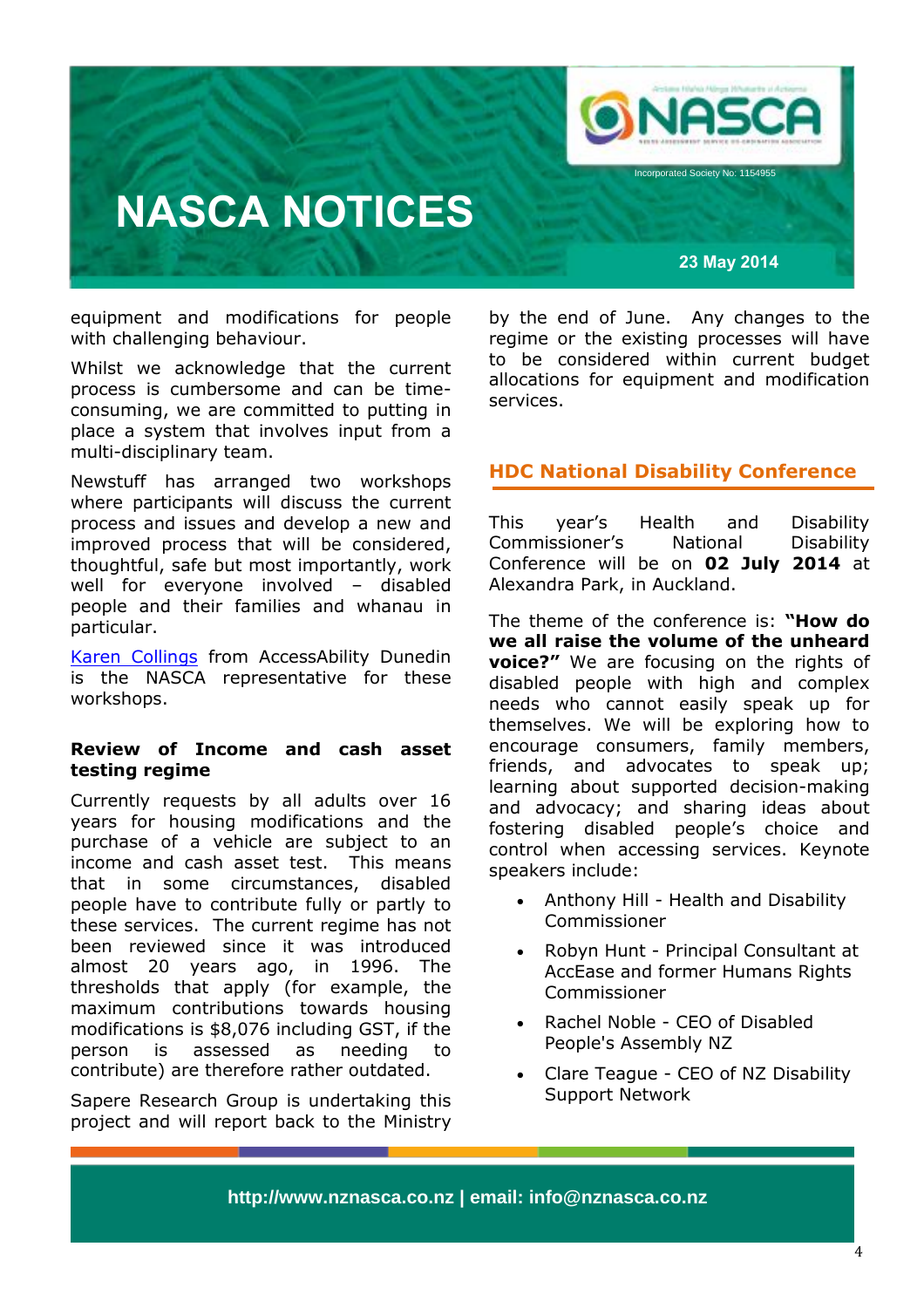

**23 May 2014**

 Trish Grant - Director of Advocacy at IHC

For further information:

[Registration](http://online.hdc.org.nz/events/6w_d7Gd7cE2EEQjRNmco5w) Form

**[Advertising Flyer](http://www.hdc.org.nz/media/260583/2014%20hdc%20disability%20conference%20advertising%20flyer.pdf)** 

[Conference Programme](http://www.hdc.org.nz/about-us/disability/events/4th-national-disability-conference/conference-programme)

## **DSS Documents - NASCA Website**

The NASCA website Members Section includes a collection of documents relevant to DSS NASC policy and practice. In collaboration with MoH DSS additional documents will be added so that eventually there is a comprehensive collection of all relevant documents.

Navigation on the NASCA website:

Top Menu Bar Member Log In

Right Menu Reference Material and Documents

> Disability Service Documents

Bookmark link [Disability Service Documents](http://www.nznasca.co.nz/membership/member-reference-and-documents/younger-peoples-service-documents/)

The following is a list of current documents:

- Standards for Needs Assessment for People with Disabilities June 1994
- NASC Operational Manuals Vol 1 and 2 May 2005
- NASC Policy, Procedure & Information Reporting Guidelines 2002
- InterNASC Transfers Guidelines, Notification Form, Process Map, Transition Form, File Transfer Process
- Working with People with ASD: Interim Guideline for NASC
- ASD Virtual NASC Terms of Reference
- Business Continuity Planning BCP Guide and Template 2014
- MOH NASCA Reference Group Terms of Reference 2013
- NASC Training 2012 All Sessions over 2 days training

## **Upcoming NASCA Meetings**

At any time go to: [www.nznasca.co.nz/membership/news/](http://www.nznasca.co.nz/membership/news/)

- o **NASCA General Meeting & AGM 04 September** *Wellington - Venue TBC*
- o **DSS National Operations Meeting** 13 November *Wellington- Venue TBC*
- o **NASCA General Meeting 04 December** *Copthorne Hotel Commodore Christchurch Airport*